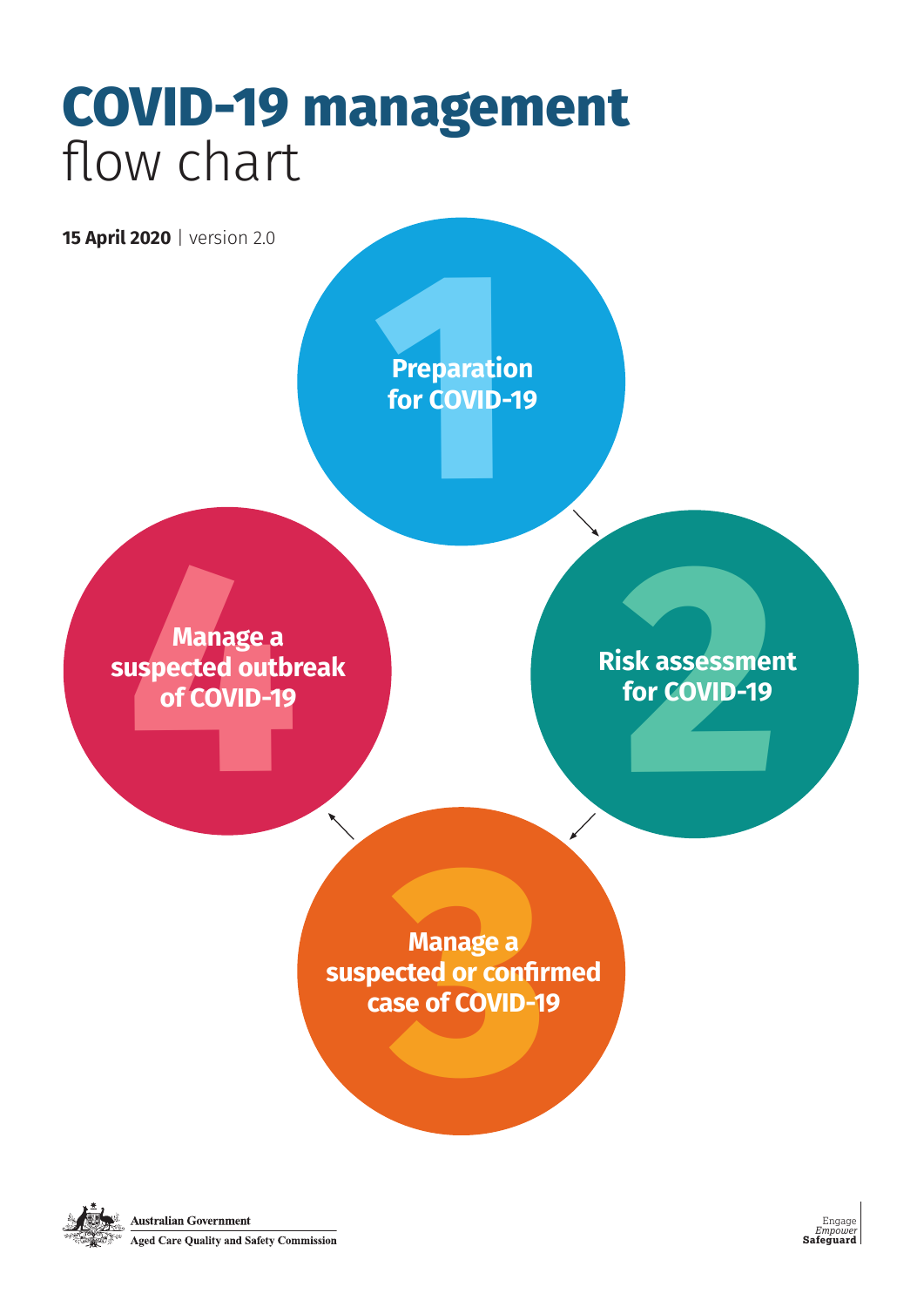This information is current at the date specified. Guidance may change, and the most recent information is available from: *health.gov.au/ resources/publications/coronavirus-covid-19 guidelines-for-outbreaks-in-residential-care-facilities*

**Source:** CDNA National Guidelines for the Prevention, Control and Public Health Management of COVID-19 Outbreaks in Residential Care Facilities in Australia.



**Australian Government** 

**Aged Care Quality and Safety Commission** 



Develop contingency staffing plans in event of staff illness and isolation

Ensure stocked respiratory hygiene stations are at each visitor entrance

### **15 April 2020** | version 2.0

# **COVID-19 management flow chart Preparation for COVID-19**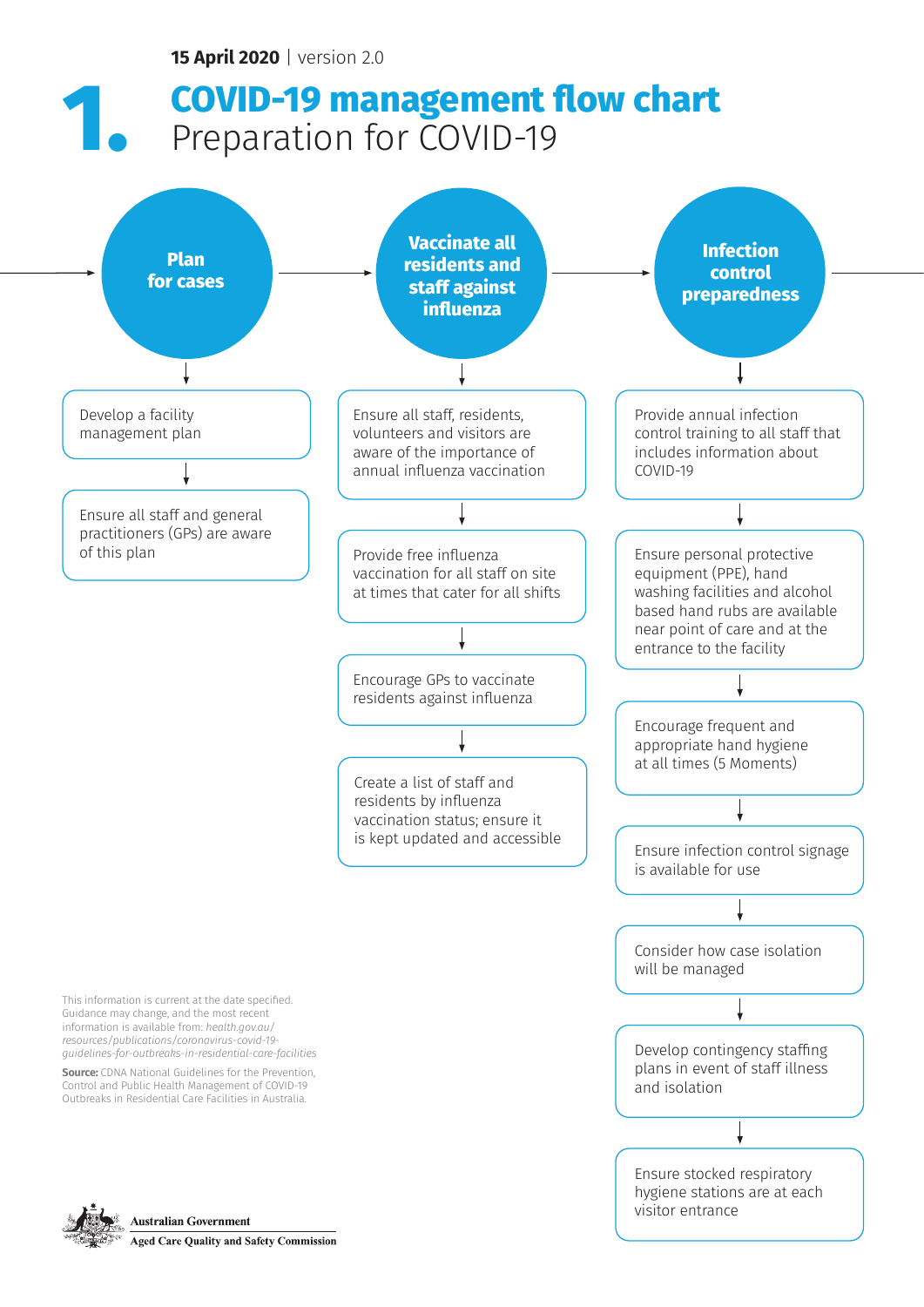## **COVID-19 management flow chart 2.** Risk assessment for COVID-19

**Note:** Testing household contacts of confirmed or probable cases of COVID-19 (who have fever ≥38˚C or history of fever; e.g. night sweats, chills; OR acute respiratory infection; e.g. cough, shortness of breath, sore throat) may not be indicated where resources are constrained. These cases should be managed as 'probable cases'. Visit: *www1. health.gov.au/internet/main/publishing.nsf/Content/cdnasong-novel-coron*avirus.htm for further information.

**Source:** CDNA National Guidelines for the Prevention, Control and Public Health Management of COVID-19 Outbreaks in Residential Care Facilities in Australia.

This information is current at the date specified. Guidance may change, and the most recent information is available from: *health.gov.au/resources/publications/coronavirus-covid-19 guidelines-for-outbreaks-in-residential-care-facilities*



Hospitalised patients with fever (≥38°C) 1 AND acute respiratory symptoms (e.g. cough, shortness of breath, sore throat)<sup>5</sup> of an unknown cause

Clinical judgement should be exercised in determining whether or not to test

#### **Background risk**

(No epidemiological risk factors)

- 1It is recommended that temperature is measured using a tympanic, oral or other thermometer proven to consistently and accurately represent core body temperature.
- 2 Testing household contacts of confirmed or probable cases of COVID-19 may not be indicated where resources are constrained. These cases would be considered 'probable cases' (see definition above).
- <sup>3</sup> In certain high risk outbreak settings, public health units may consider testing asymptomatic contacts to inform management of the outbreak.
- 4 For further information on geographically localised areas with elevated risk of community transmission, see: https://www1.health.gov.au/internet/main/publishing.nsf/Content/cdnasong-novel-coronavirus.htm
- <sup>5</sup> Clinical judgement should be exercised in testing hospitalised patients. All patients should attend an emergency department if clinical deterioration occurs.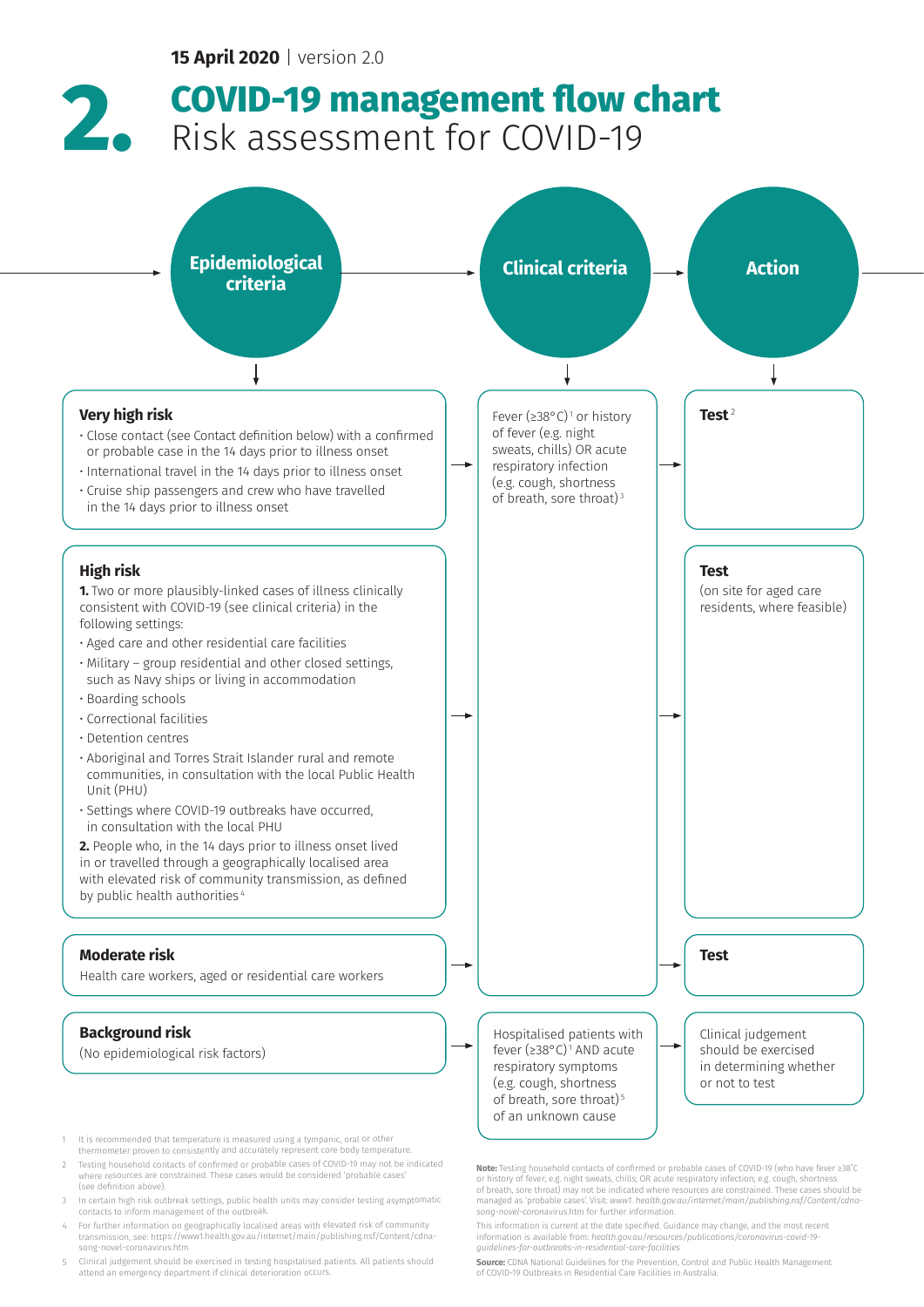

Inform all visitors about cough etiquette and hand hygiene

Immunise residents and staff who have not been immunised with the current influenza vaccine as soon as possible



**Australian Government** 

**Aged Care Quality and Safety Commission** 

**Source:** CDNA National Guidelines for the Prevention, Control and Public Health Management of COVID-19 Outbreaks in Residential Care Facilities in Australia.



This information is current at the date specified. Guidance may change, and the most recent information is available from: *health.gov.au/ resources/publications/coronavirus-covid-19 guidelines-for-outbreaks-in-residential-care-facilities*